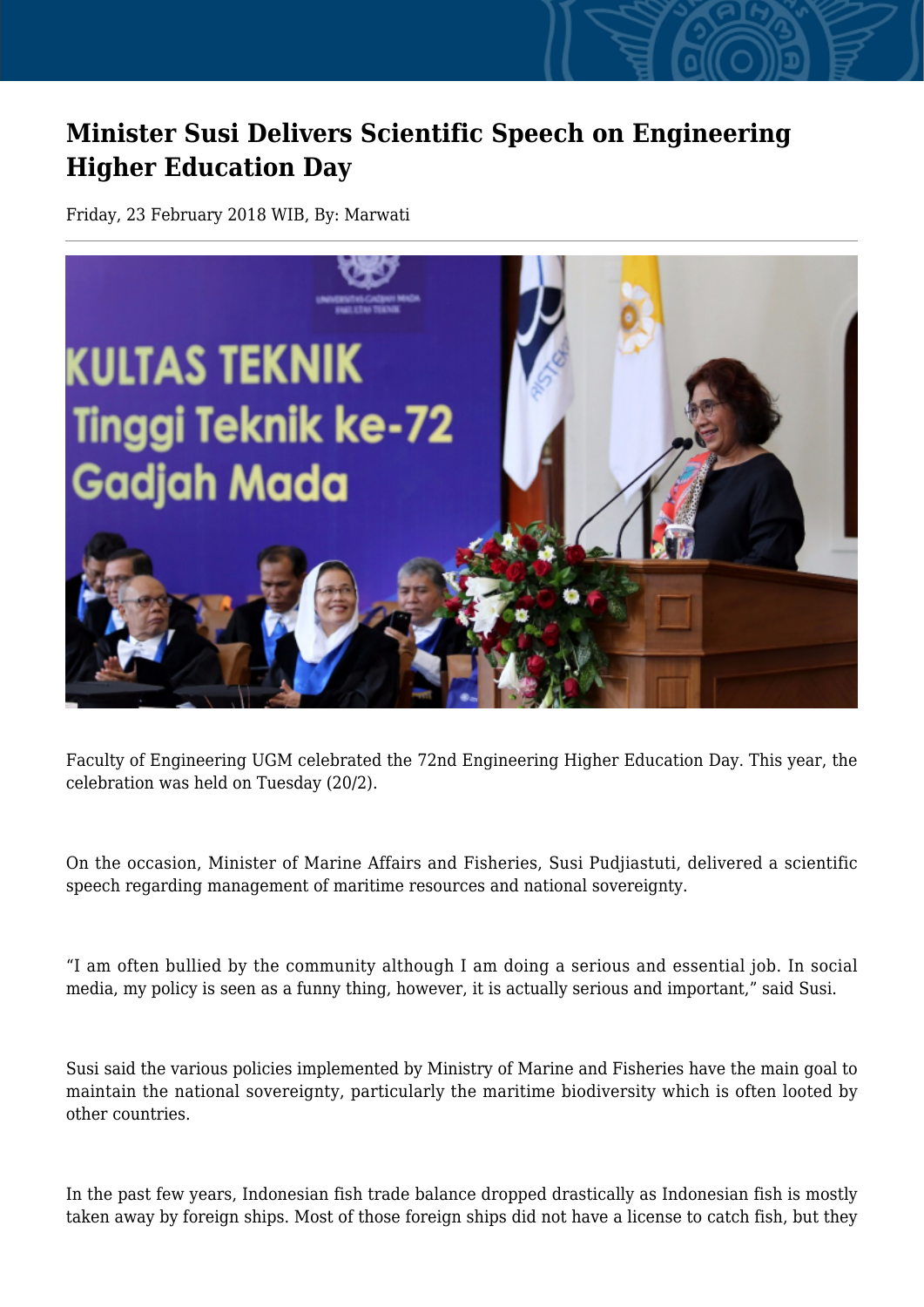could enter our sea territories due to the lack of surveillance.

"Since 2001, I had seen many exporting companies were closed, the number of fishermen also decreased dramatically. The illegal fishing caused this decrease," she added.

Looking at those challenges, Ministry of Marine and Fisheries determines three main pillars in conducting their programs, which are sovereignty, sustainability, and prosperity. Through a more firm regulation for illegal foreign ships, as today, the Ministry has drowned as many as 363 ships. Thus, the fish catching has increased from 6.5 million ton in 2014 to 12.5 million ton in 2018. In order to maintain this improvement, Susi invites many organisations including academicians to support the government's programs.

"Legacy has been made by President Joko Widodo government, thus, it is our task to maintain the legacy. It requires support from academicians through research and studies. I hope UGM can become one of the lines who encourages the policy," said Susi.

The celebration of Engineering Higher Education Day was marked by the presentation of the Herman Johannes Award (HJA) which was granted to five national figures who had played an important role in developing science and technology in Indonesia. They are Basoeki Hadimoeljono in infrastructural sector, Susi Pudjiastuti in marine sector, the late Prof. Ir. Hardjoso Prodjopangarso in watering technology sector, Prof. Dr. Soebroto, M.A. in energy sector, as well as the late Dr. Ir. Hartarto Sastrosoenarto in the industrial sector.

On this occasion, Dean of Faculty of Engineering UGM also presented a report regarding the development of Faculty of Engineering UGM, particularly related to the theme of the celebration which was Engineering Education for Sustainable Development.

"Seventy two years ago, academic-fighters moved from Bandung which had been occupied by the Allied forces. Exactly 6 months after the independence of Indonesia, under the leadership of Prof. Rooseno, College of Engineering was established in Yogyakarta on February 17, 1946," said Dean of Faculty of Engineering UGM, Prof. Ir. Nizam, M.Sc., Ph.D.

Nizam said the College of Engineering along with Medical College in Klaten and Gadjah Mada Higher Education Hall in Yogyakarta became the embryo of UGM. Therefore, Faculty of Engineering UGM, according to Nizam, inherits and carries on an important historical mandate.

"Faculty of Engineering UGM has to always unite with the people and the nation to realize the noble